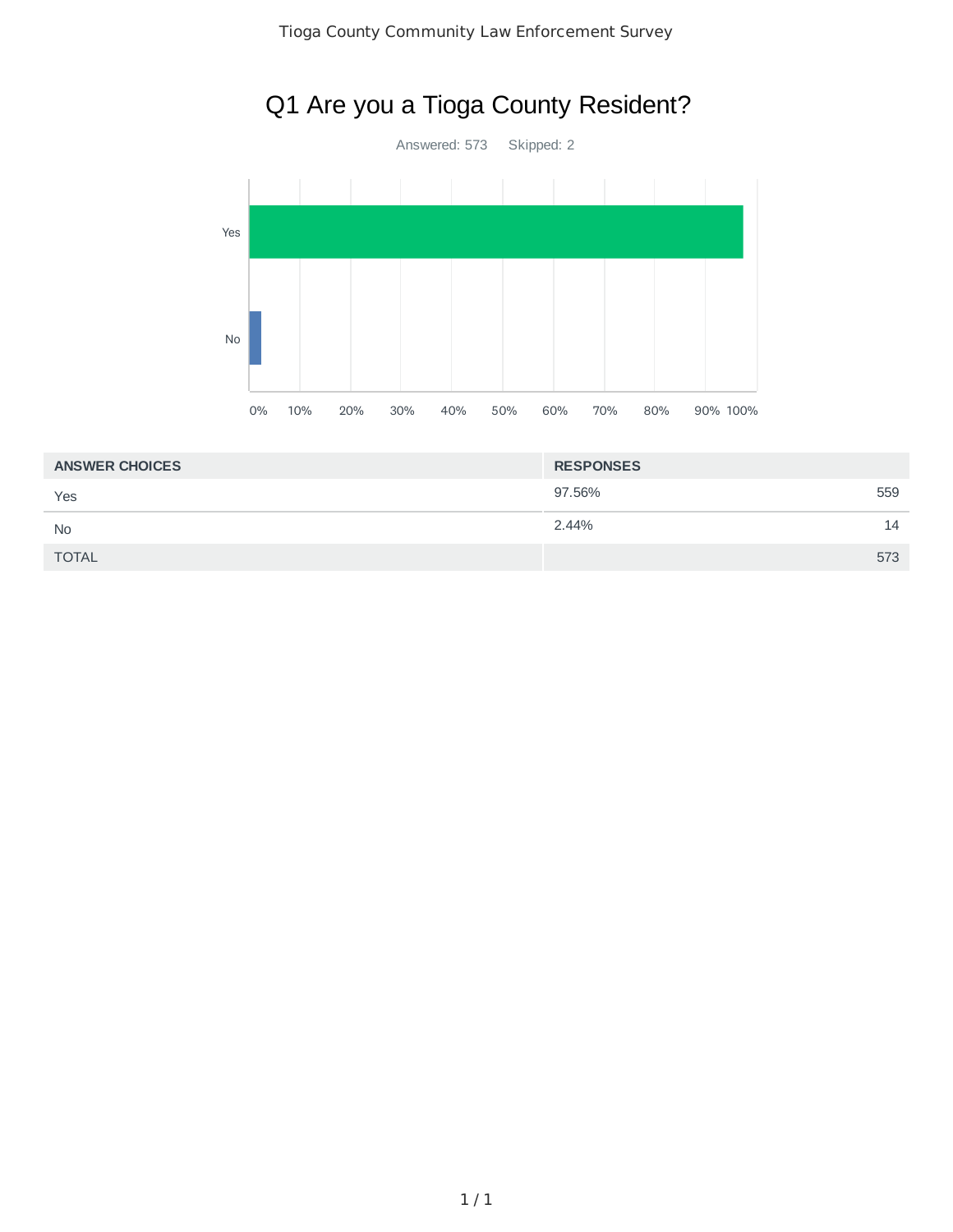#### Q2 Please rate your satisfaction with the services provided by the Tioga County Sheriff's Department.



| <b>ANSWER CHOICES</b>            | <b>RESPONSES</b> |     |
|----------------------------------|------------------|-----|
| <b>Extremely Satisfied</b>       | 43.55%           | 250 |
| Satisfied                        | 29.27%           | 168 |
| Somewhat Satisfied               | 7.14%            | 41  |
| Neither satisfied or unsatisfied | 9.41%            | 54  |
| Somewhat unsatisfied             | 5.40%            | 31  |
| Unsatisfied                      | 2.26%            | 13  |
| <b>Extremely Unsatisfied</b>     | 2.96%            | 17  |
| <b>TOTAL</b>                     |                  | 574 |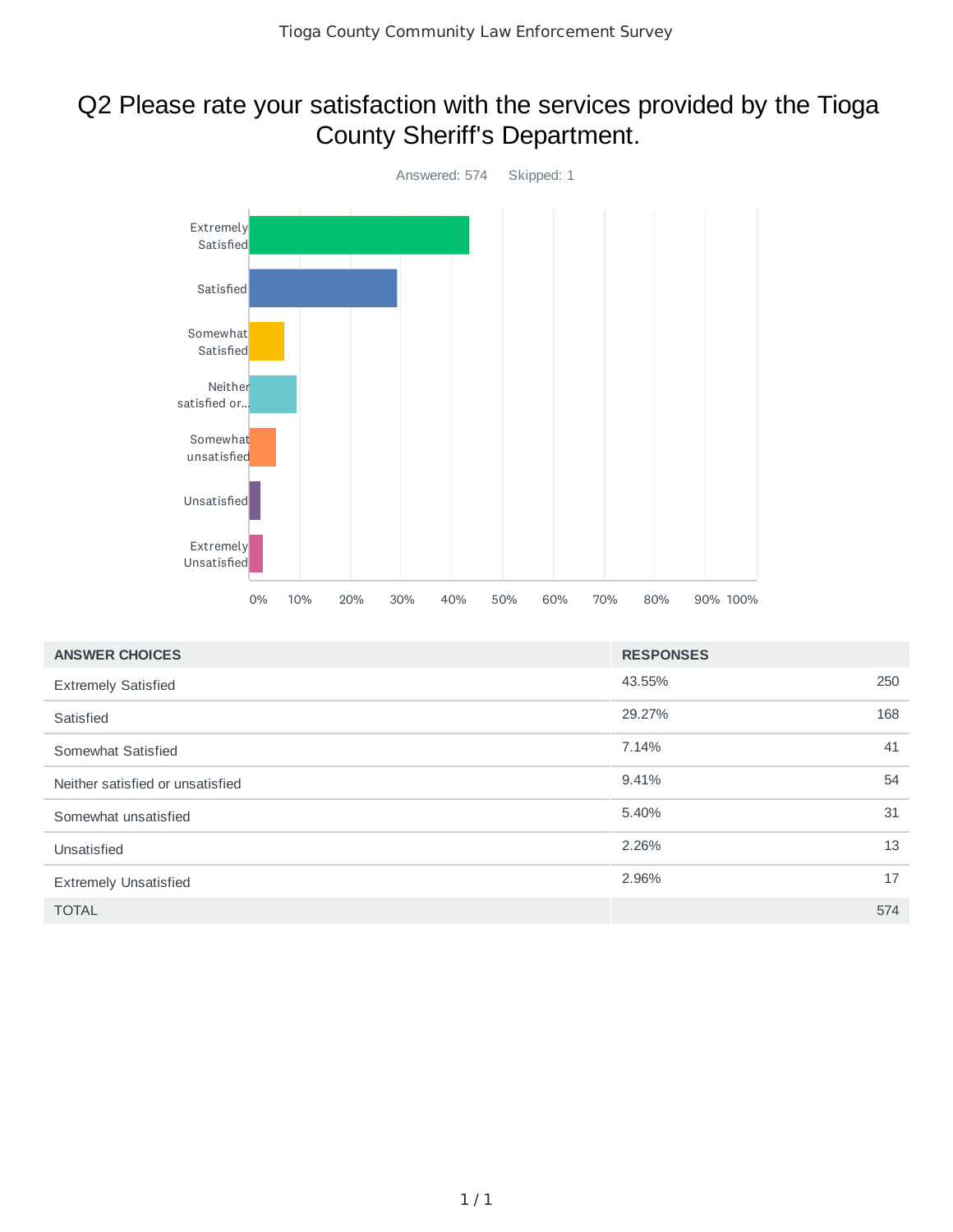## Q3 How do you feel about the following statement: "The Tioga County Sheriff's Department treats people fairly."



| <b>ANSWER CHOICES</b>      | <b>RESPONSES</b> |     |
|----------------------------|------------------|-----|
| Strongly agree             | 41.61%           | 238 |
| Agree                      | 27.45%           | 157 |
| Somewhat agree             | 6.12%            | 35  |
| Neither agree nor disagree | 11.89%           | 68  |
| Somewhat disagree          | 4.72%            | 27  |
| <b>Disagree</b>            | 4.20%            | 24  |
| Strongly disagree          | 4.02%            | 23  |
| <b>TOTAL</b>               |                  | 572 |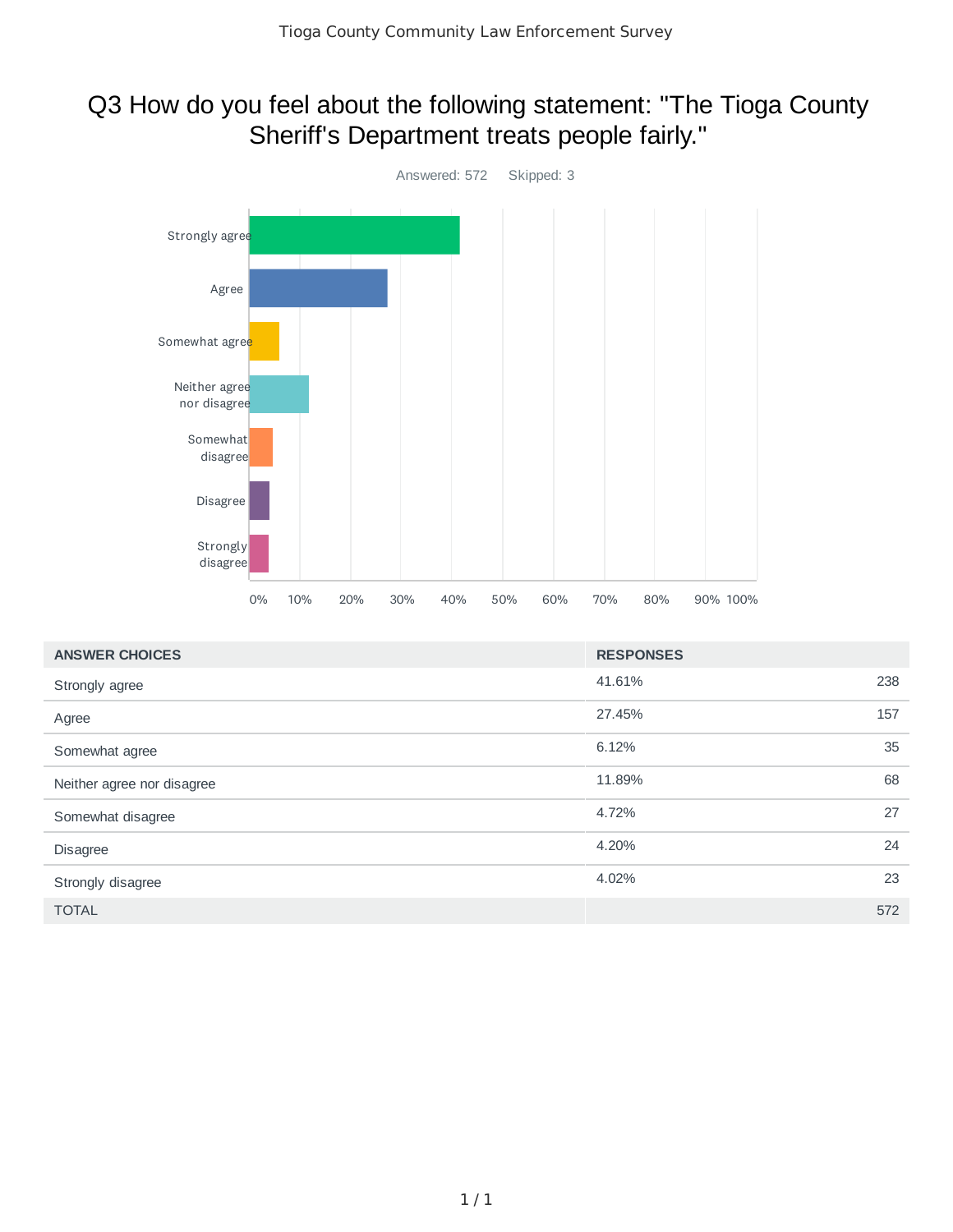## Q4 How do you feel about the following statement: "The Tioga County Sheriff's Department does a good job at fighting crime."



| <b>ANSWER CHOICES</b>      | <b>RESPONSES</b> |     |
|----------------------------|------------------|-----|
| Strongly agree             | 36.76%           | 211 |
| Agree                      | 33.28%           | 191 |
| Somewhat agree             | 9.93%            | 57  |
| Neither agree nor disagree | 9.06%            | 52  |
| Somewhat disagree          | 5.75%            | 33  |
| <b>Disagree</b>            | 2.09%            | 12  |
| Strongly disagree          | 3.14%            | 18  |
| <b>TOTAL</b>               |                  | 574 |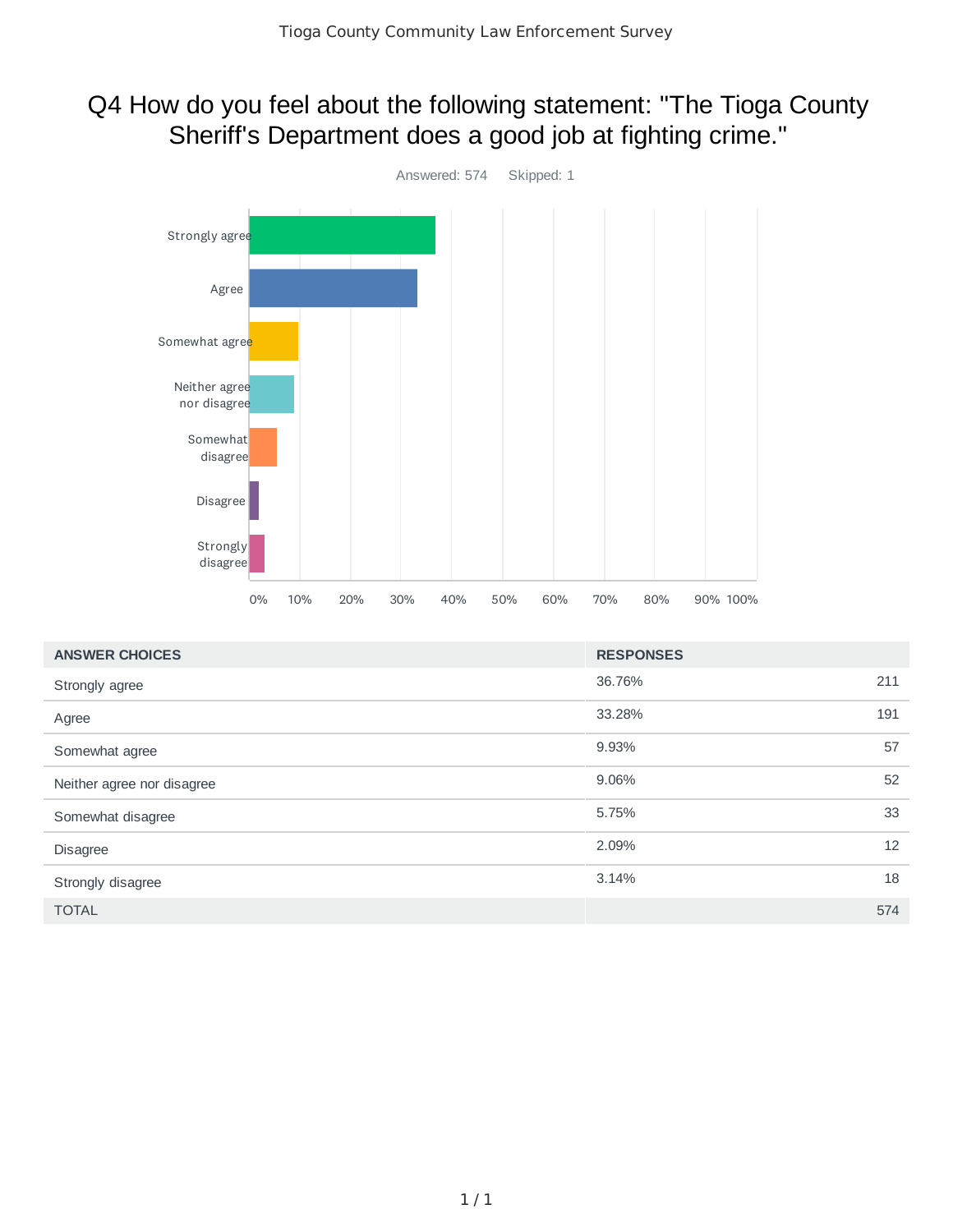Q5 "Community policing" is a system where the police work closely with community members to solve problems together. The goal is for the police and the public to work together to prevent crime and solve problems in the community.Based on the definition above, how do you feel about the following statement: "The Tioga County Sheriff's Department uses a system of community policing well."



| <b>ANSWER CHOICES</b>      | <b>RESPONSES</b> |     |
|----------------------------|------------------|-----|
| Strongly agree             | 26.22%           | 150 |
| Agree                      | 28.15%           | 161 |
| Somewhat agree             | 9.44%            | 54  |
| Neither agree nor disagree | 16.43%           | 94  |
| Somewhat disagree          | 8.04%            | 46  |
| <b>Disagree</b>            | 6.82%            | 39  |
| Strongly disagree          | 4.90%            | 28  |
| <b>TOTAL</b>               |                  | 572 |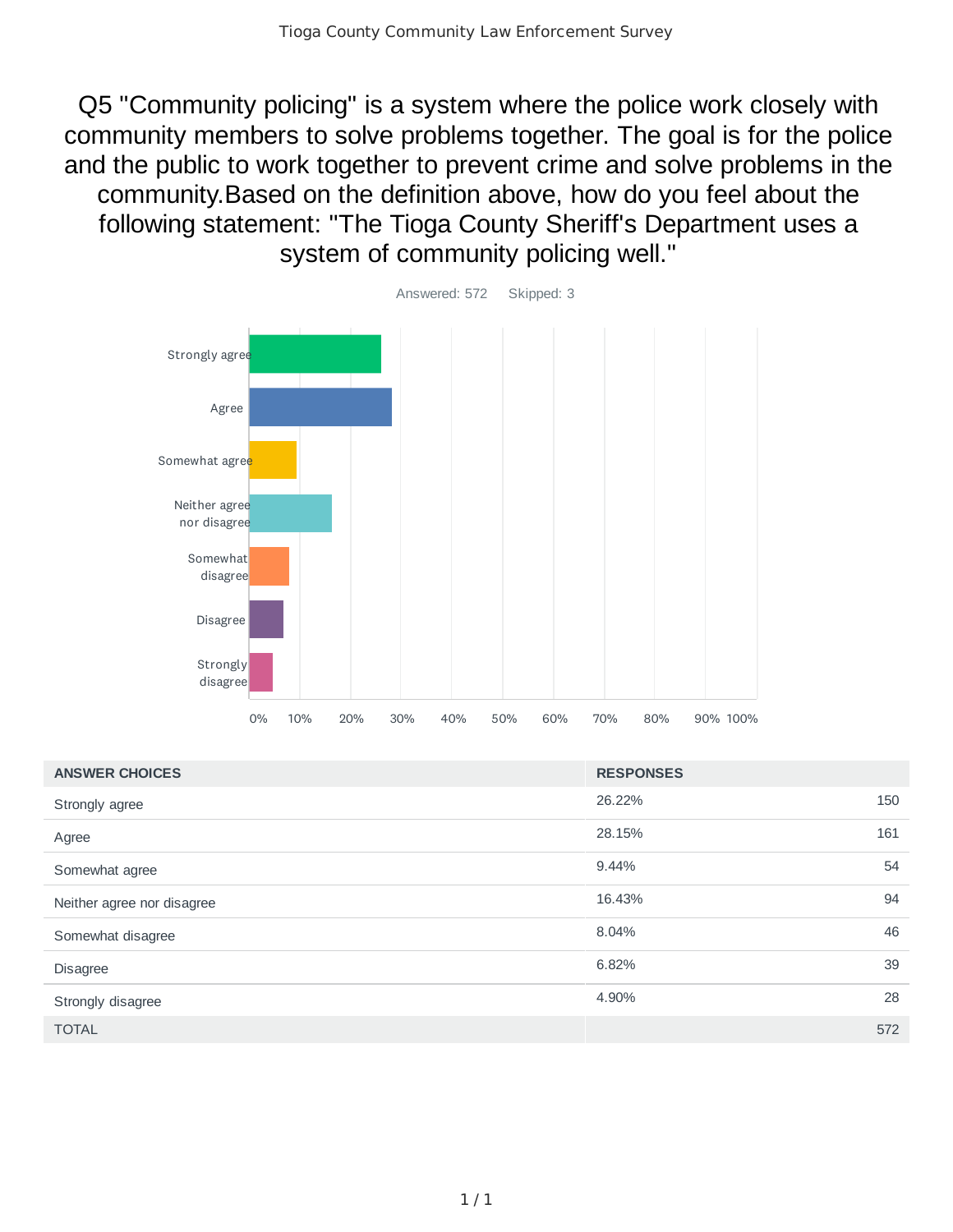## Q6 In the past 2 years, has the Tioga County Sheriff's Department issued you a traffic violation (such as a speeding ticket)?



| <b>ANSWER CHOICES</b> | <b>RESPONSES</b> |     |
|-----------------------|------------------|-----|
| Yes                   | 5.40%            | 31  |
| <b>No</b>             | 94.60%           | 543 |
| <b>TOTAL</b>          |                  | 574 |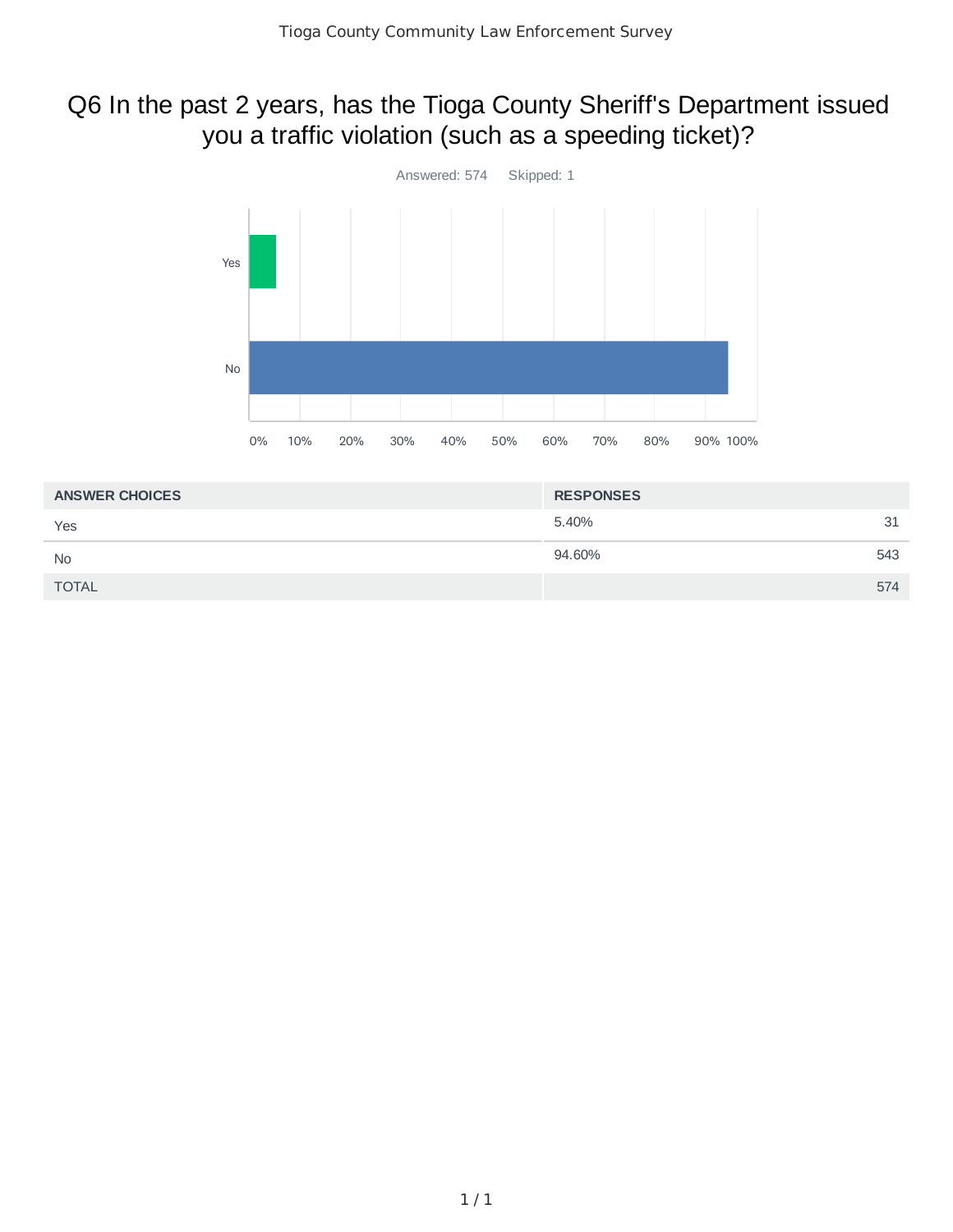## Q7 In the past 2 years, has the Tioga County Sheriff's Department investigated you for a possible crime?



| <b>ANSWER CHOICES</b> | <b>RESPONSES</b> |     |
|-----------------------|------------------|-----|
| Yes                   | 1.05%            | 6   |
| <b>No</b>             | 98.95%           | 567 |
| <b>TOTAL</b>          |                  | 573 |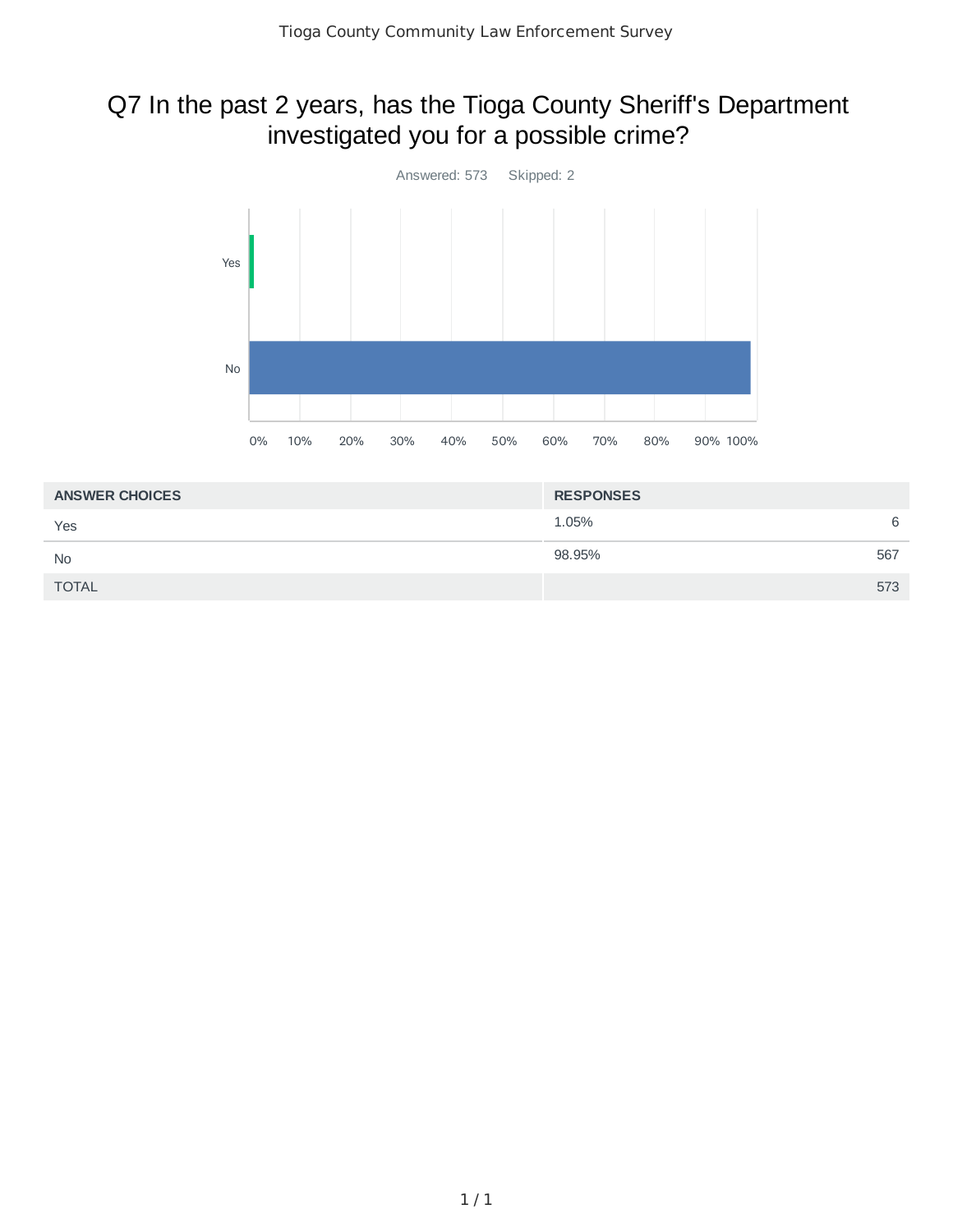## Q8 In the past 2 years, have you called Tioga County 911 for any reason?



| <b>ANSWER CHOICES</b>   | <b>RESPONSES</b> |                |
|-------------------------|------------------|----------------|
| Yes, 1-5 times          | 37.91%           | 218            |
| Yes, 5-10 times         | 1.22%            | $\overline{7}$ |
| Yes, more than 10 times | 0.70%            | 4              |
| <b>No</b>               | 60.17%           | 346            |
| <b>TOTAL</b>            |                  | 575            |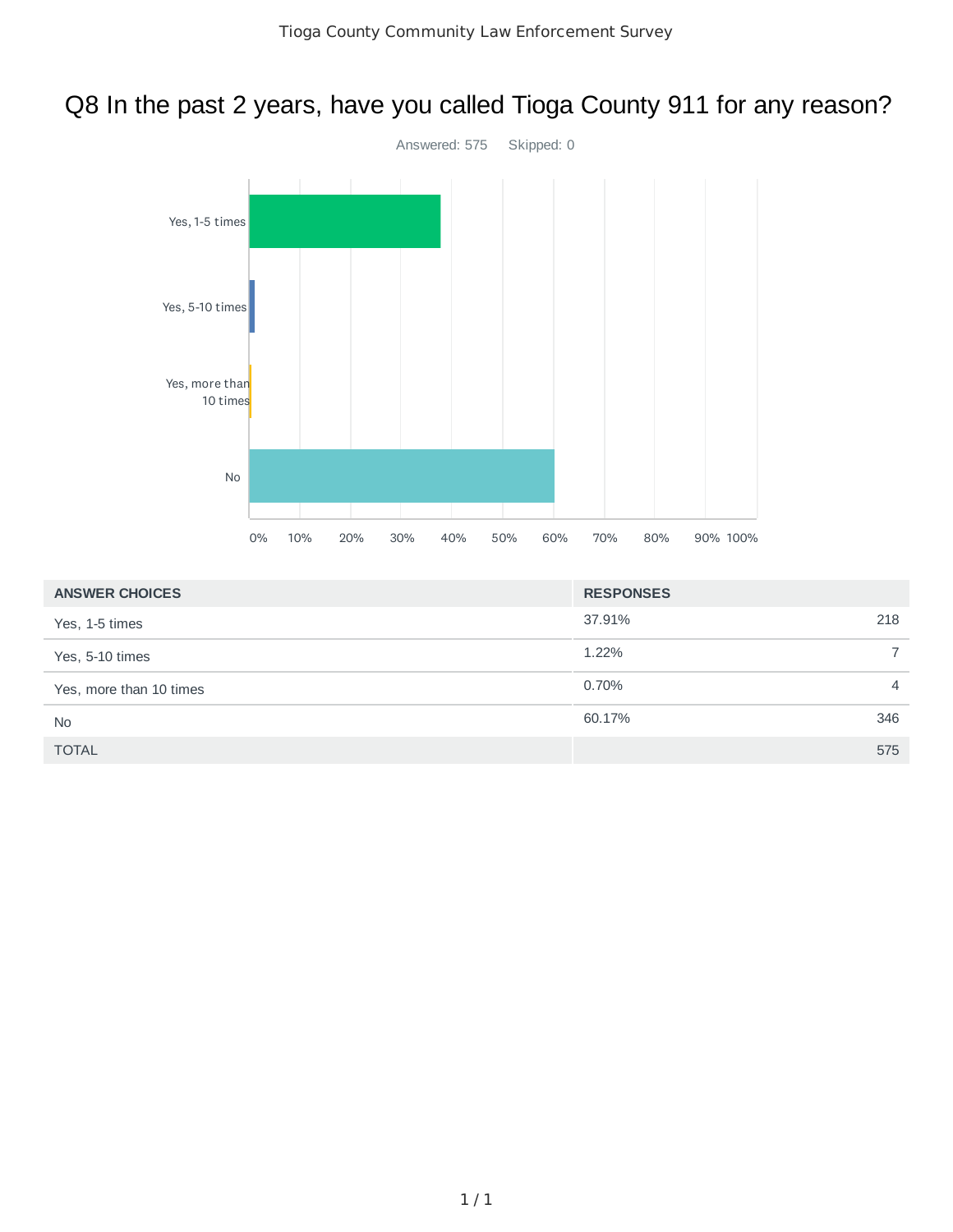#### Q9 If you answered "yes" to the previous question, how do you feel about this statement: "The 911 operator was polite and respectful, and helped me with my emergency."



| <b>ANSWER CHOICES</b>      | <b>RESPONSES</b> |                |
|----------------------------|------------------|----------------|
| Strongly agree             | 41.73%           | 164            |
| Agree                      | 19.59%           | 77             |
| Somewhat agree             | 3.56%            | 14             |
| Neither agree nor disagree | 31.81%           | 125            |
| Somewhat disagree          | 1.53%            | 6              |
| <b>Disagree</b>            | 0.76%            | 3              |
| Strongly disagree          | 1.02%            | $\overline{4}$ |
| <b>TOTAL</b>               |                  | 393            |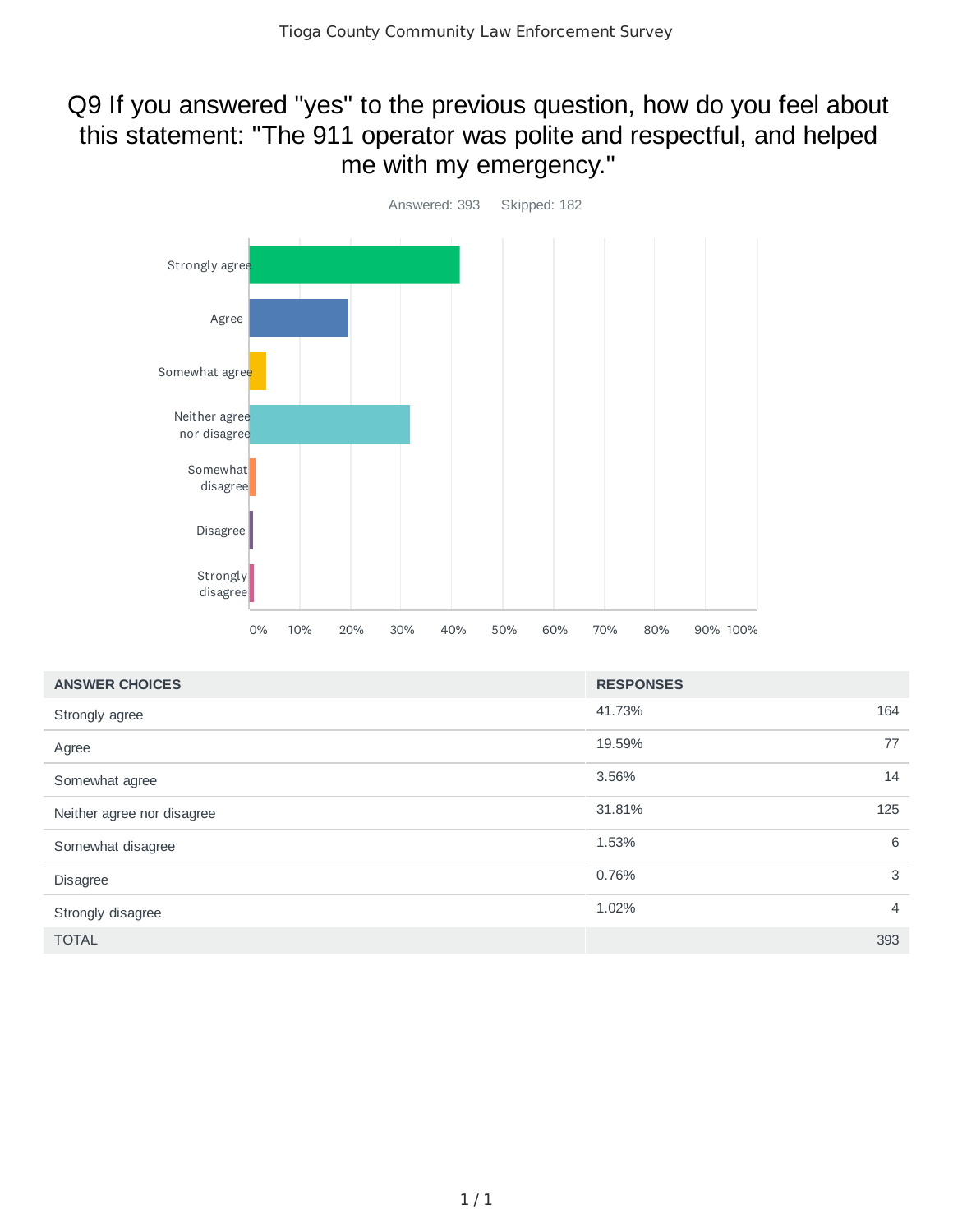## Q10 In the past 2 years, have you been a victim of a crime that was investigated by the Tioga County Sheriff's Department?



| <b>ANSWER CHOICES</b> | <b>RESPONSES</b> |     |
|-----------------------|------------------|-----|
| Yes                   | 6.64%            | 38  |
| <b>No</b>             | 93.36%           | 534 |
| <b>TOTAL</b>          |                  | 572 |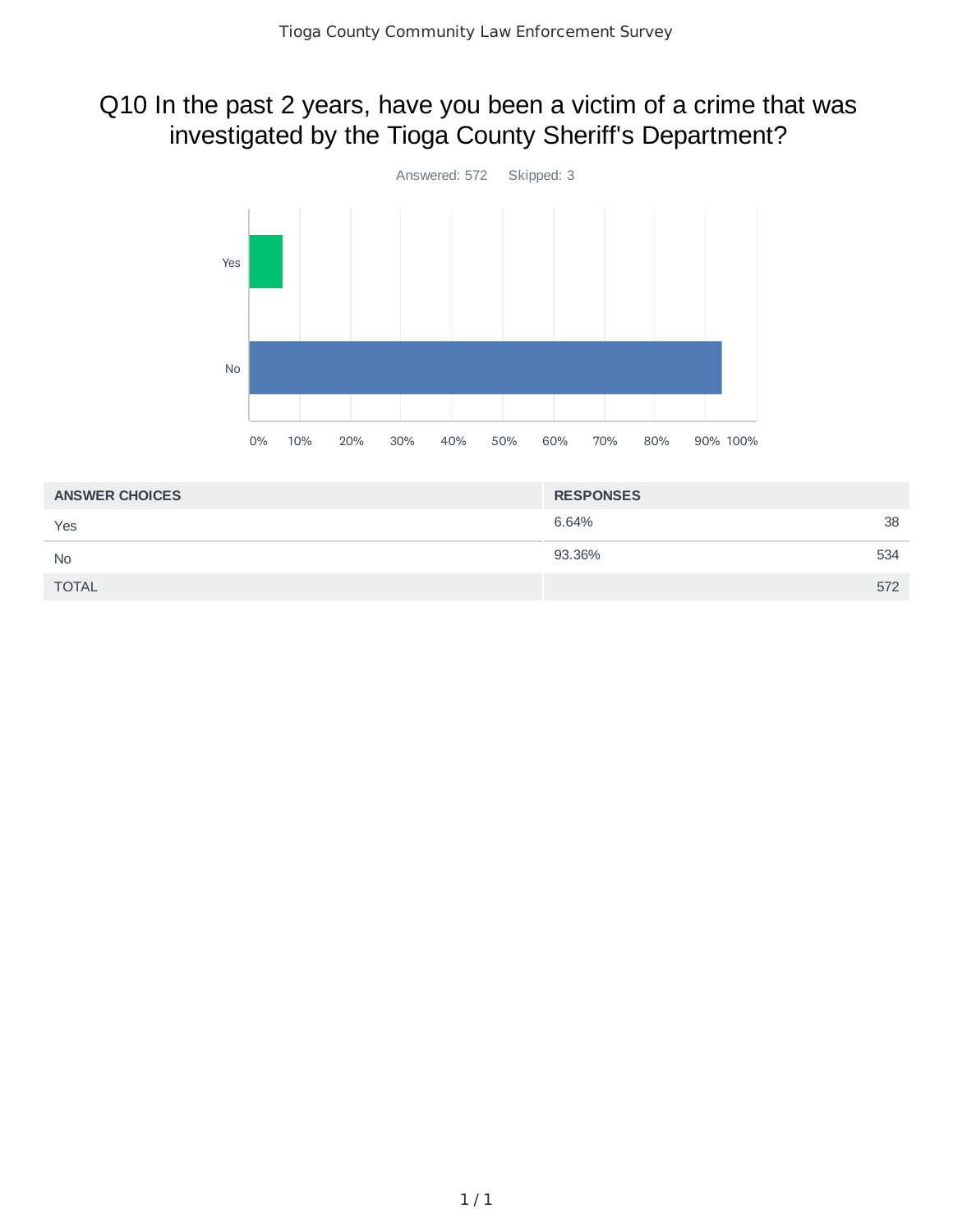#### Q11 In the past 2 years, have you or someone else on your behalf called the Tioga County Sheriff's Department because of a domestic or family dispute?



| <b>ANSWER CHOICES</b> | <b>RESPONSES</b> |  |
|-----------------------|------------------|--|
| Yes                   | 25<br>4.36%      |  |
| <b>No</b>             | 95.64%<br>549    |  |
| <b>TOTAL</b>          | 574              |  |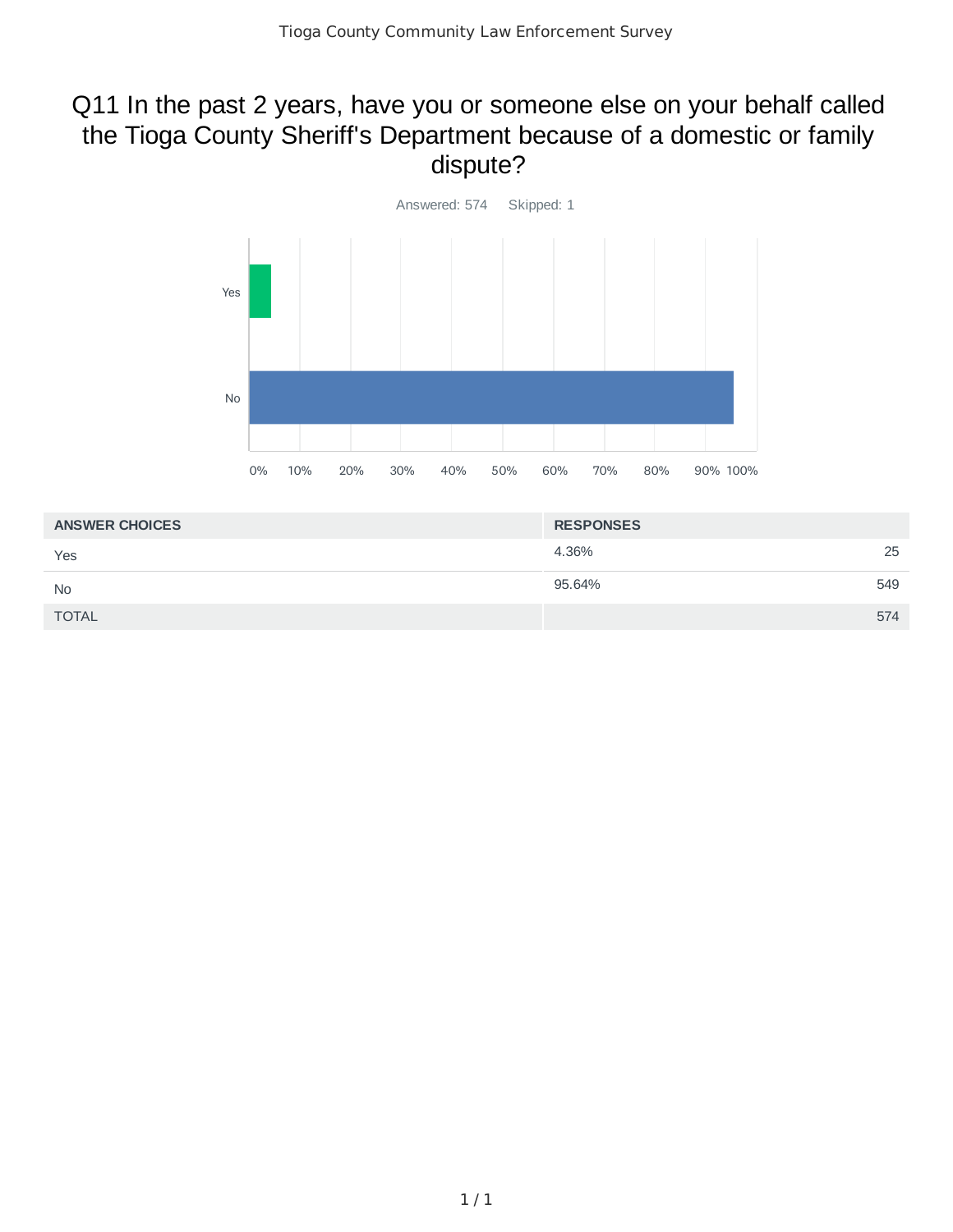#### Q12 In the past 2 years, have you called the Tioga County Sheriff's Department needing help because you or another person were in a mental health crisis?



| <b>ANSWER CHOICES</b> | <b>RESPONSES</b> |     |
|-----------------------|------------------|-----|
| Yes                   | 4.71%            | 27  |
| <b>No</b>             | 95.29%           | 546 |
| <b>TOTAL</b>          |                  | 573 |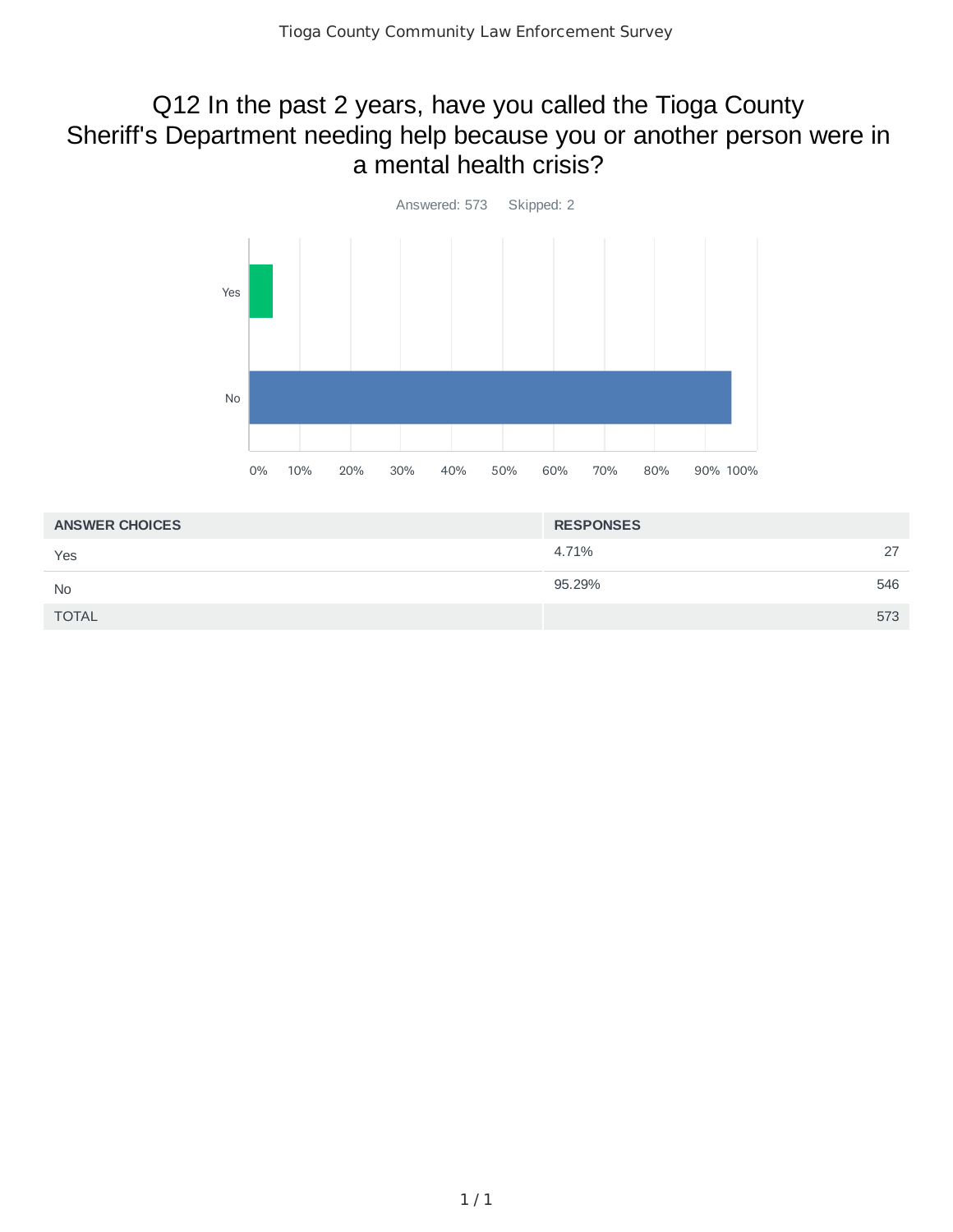#### Q13 How do you feel about the following statement: "Police should be sent to respond to people in emotional distress or in a mental health crisis."



| <b>ANSWER CHOICES</b>      | <b>RESPONSES</b> |     |
|----------------------------|------------------|-----|
| Strongly agree             | 27.15%           | 155 |
| Agree                      | 26.09%           | 149 |
| Somewhat agree             | 14.36%           | 82  |
| Neither agree nor disagree | 6.65%            | 38  |
| Somewhat disagree          | 8.23%            | 47  |
| <b>Disagree</b>            | 7.36%            | 42  |
| Strongly disagree          | 10.16%           | 58  |
| <b>TOTAL</b>               |                  | 571 |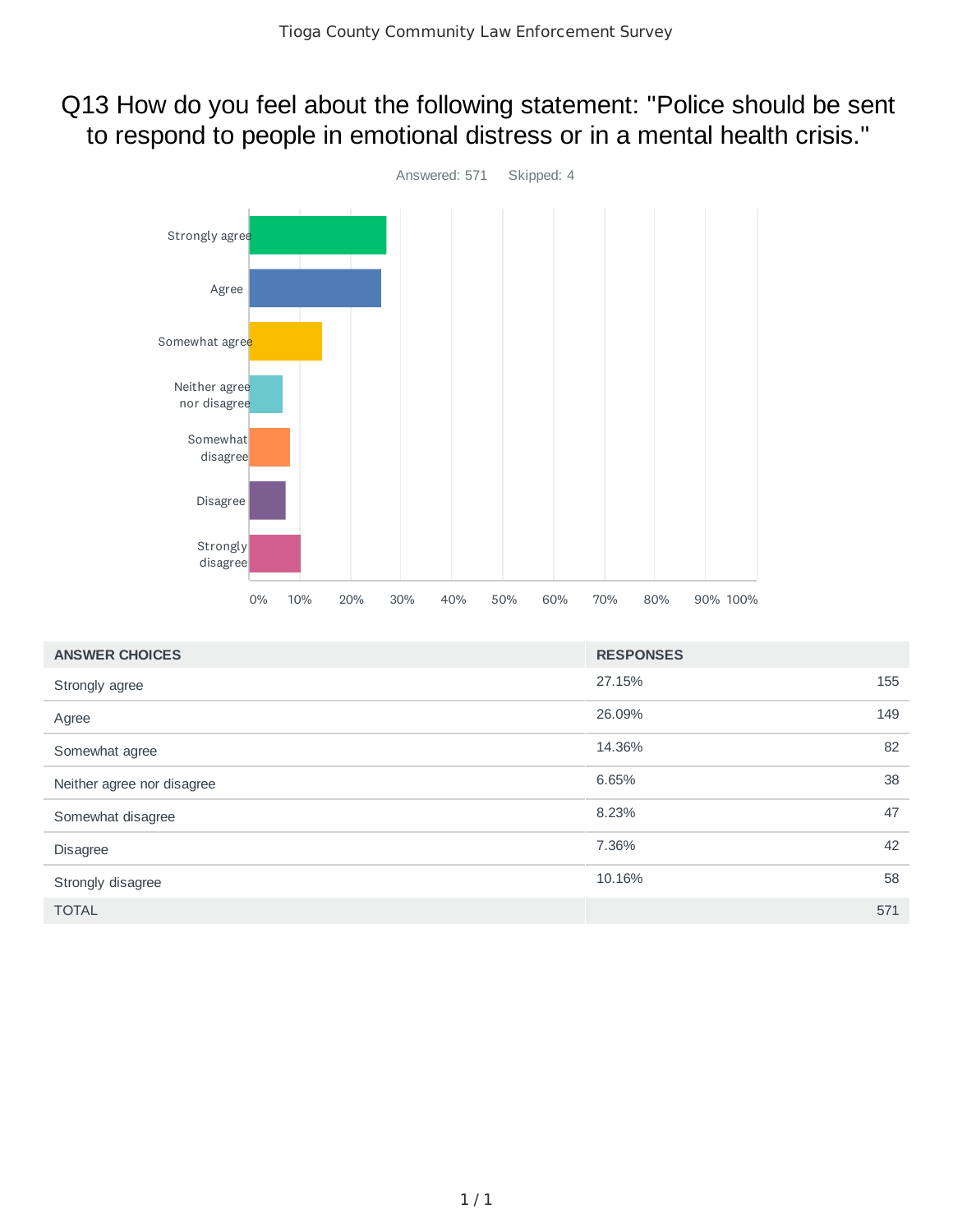#### Q14 How do you feel about the following statement: "Police should be sent to respond to people with drug or alcohol problems, or people who have overdosed."



| <b>ANSWER CHOICES</b>      | <b>RESPONSES</b> |     |
|----------------------------|------------------|-----|
| Strongly agree             | 37.24%           | 213 |
| Agree                      | 28.15%           | 161 |
| Somewhat agree             | 11.36%           | 65  |
| Neither agree nor disagree | 4.37%            | 25  |
| Somewhat disagree          | 6.12%            | 35  |
| <b>Disagree</b>            | 5.42%            | 31  |
| Strongly disagree          | 7.34%            | 42  |
| <b>TOTAL</b>               |                  | 572 |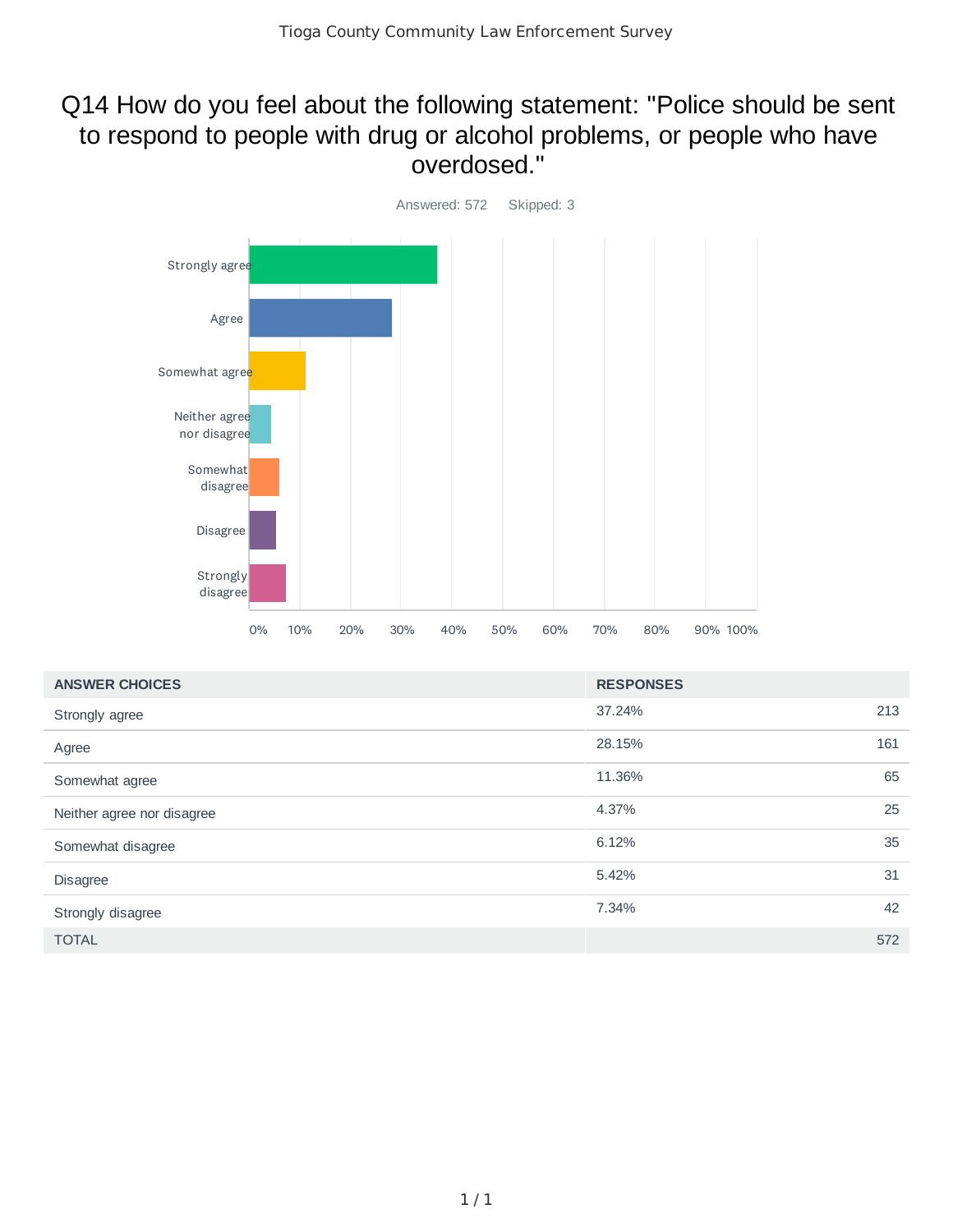## Q15 How do you feel about the following statement: "The Tioga County Sheriff's Department treats people from all walks of life equally."



| <b>ANSWER CHOICES</b>      | <b>RESPONSES</b> |     |
|----------------------------|------------------|-----|
| Strongly agree             | 36.36%           | 208 |
| Agree                      | 25.17%           | 144 |
| Somewhat agree             | 5.77%            | 33  |
| Neither agree nor disagree | 15.38%           | 88  |
| Somewhat disagree          | 5.59%            | 32  |
| <b>Disagree</b>            | 5.59%            | 32  |
| Strongly disagree          | 6.12%            | 35  |
| <b>TOTAL</b>               |                  | 572 |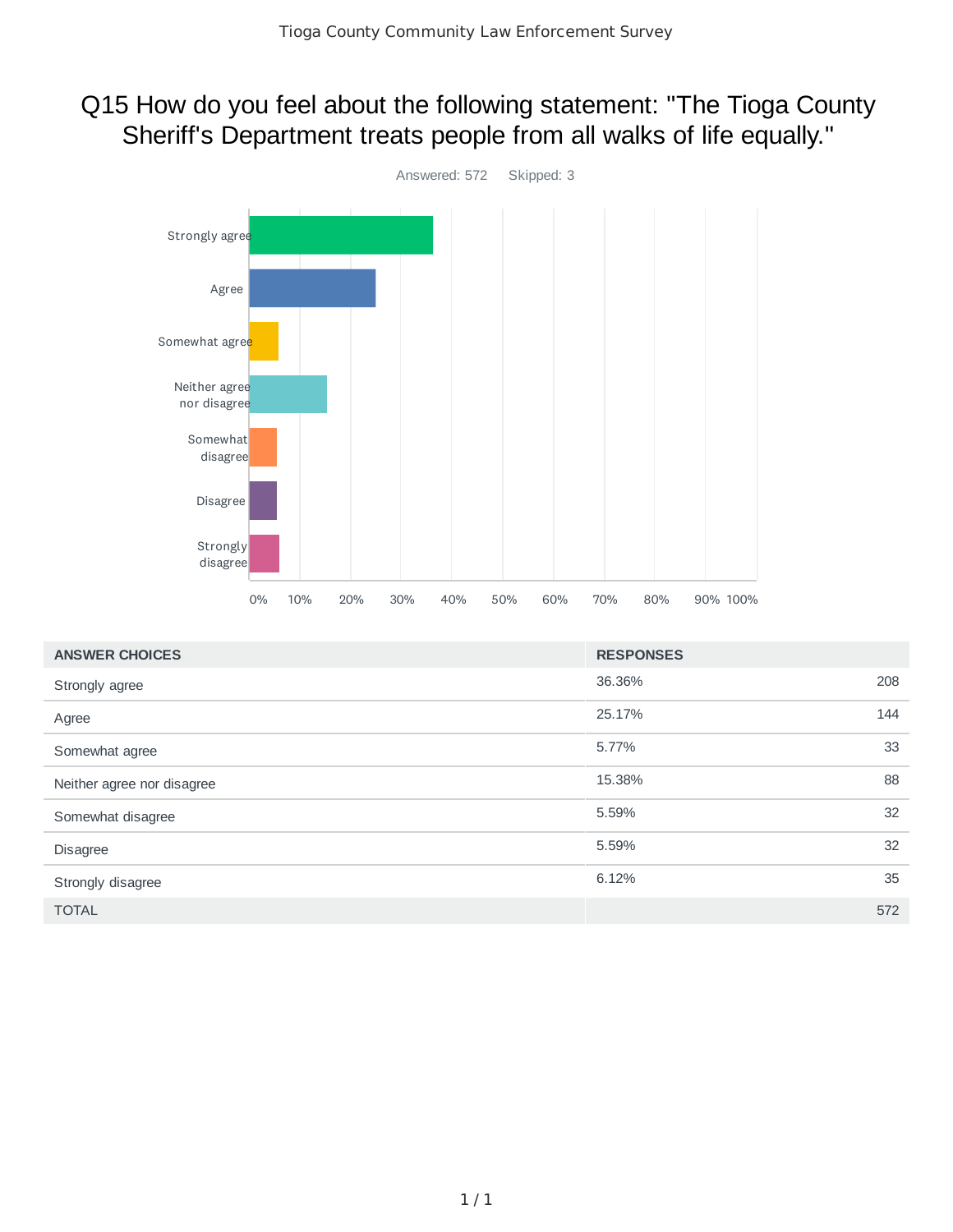#### Q16 Which of the following areas do you think the Tioga County Sheriff's Department needs more education, awareness, and/or training?



| <b>ANSWER CHOICES</b>                       | <b>RESPONSES</b> |     |
|---------------------------------------------|------------------|-----|
| Understanding of people's culture           | 24.73%           | 140 |
| Understanding of people's personal identity | 21.02%           | 119 |
| Understanding of people's backgrounds       | 27.03%           | 153 |
| Communication skills                        | 30.57%           | 173 |
| None of the above                           | 43.29%           | 245 |
| Other (please specify)                      | 17.67%           | 100 |
| Total Respondents: 566                      |                  |     |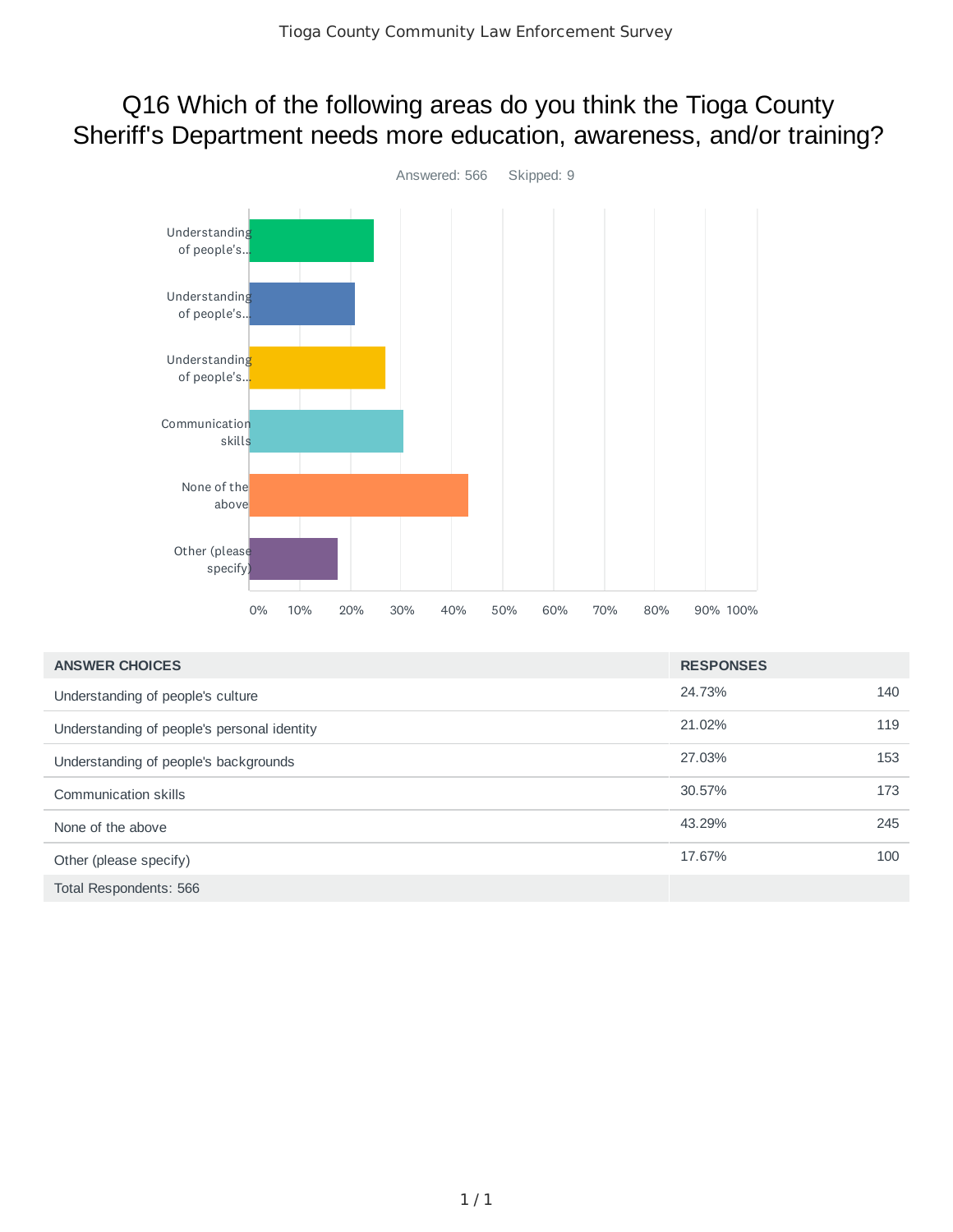

| <b>ANSWER CHOICES</b> | <b>RESPONSES</b> |    |
|-----------------------|------------------|----|
| 17 years or younger   | 0.52%            | 3  |
| 18-24                 | 4.90%            | 28 |
| 25-34                 | 10.84%           | 62 |
| 35-44                 | 108<br>18.88%    |    |
| 45-54                 | 17.31%           | 99 |
| 55-64                 | 135<br>23.60%    |    |
| 65-74                 | 116<br>20.28%    |    |
| 75 years or older     | 3.67%            | 21 |
| <b>TOTAL</b>          | 572              |    |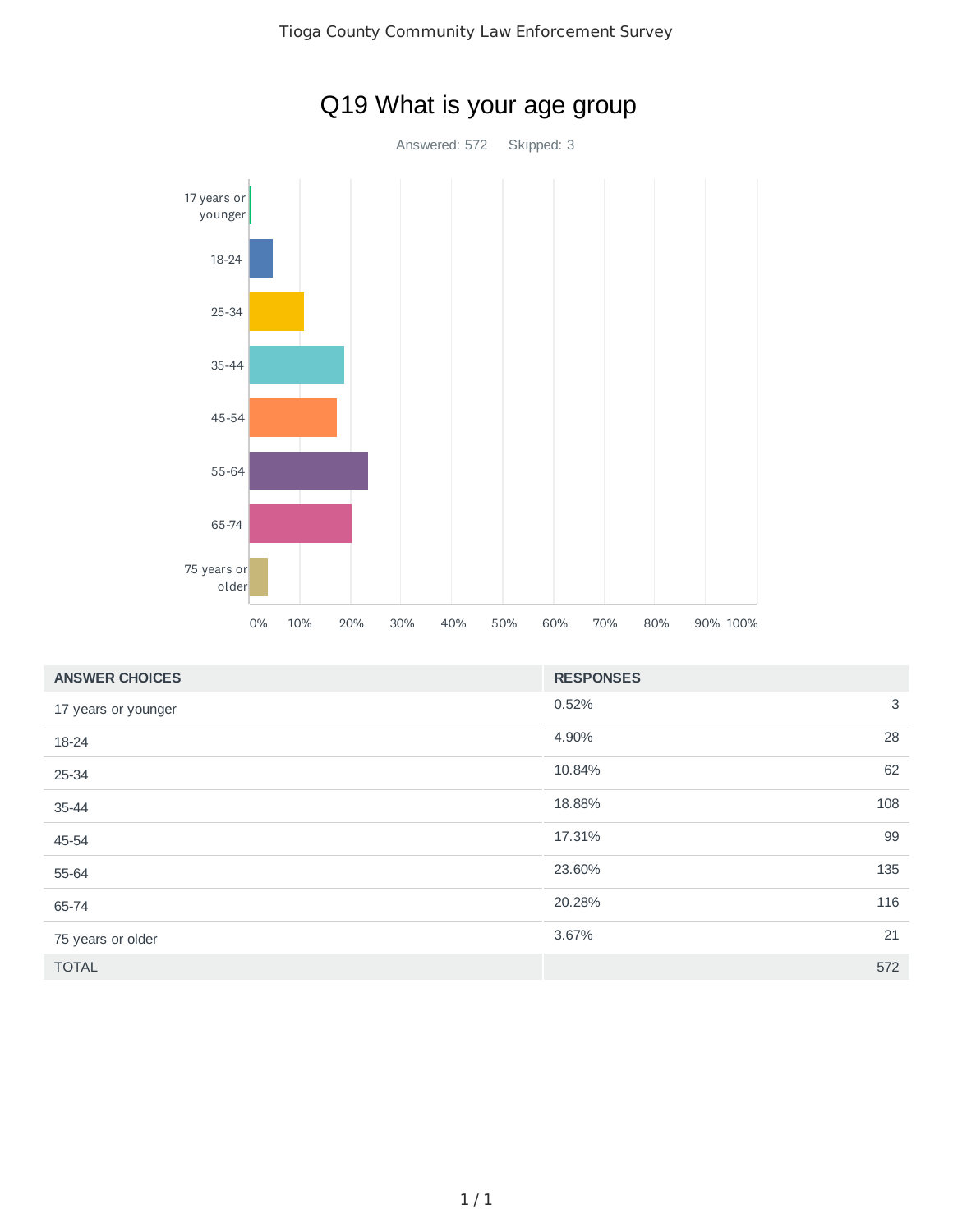

| <b>ANSWER CHOICES</b>                     | <b>RESPONSES</b> |                |
|-------------------------------------------|------------------|----------------|
| White or Caucasian                        | 86.67%           | 494            |
| <b>Black or African American</b>          | 1.23%            |                |
| Hispanic or Latino                        | 0.70%            | 4              |
| Asian or Asian American                   | 0.35%            | $\overline{2}$ |
| American Indian or Alaska Native          | 0.88%            | 5              |
| Native Hawaiian or other Pacific Islander | 0.18%            |                |
| Another race or ethnicity not listed      | 1.23%            | 7              |
| Prefer not to answer                      | 8.77%            | 50             |
| <b>TOTAL</b>                              |                  | 570            |

# Q21 What is your race or ethnicity?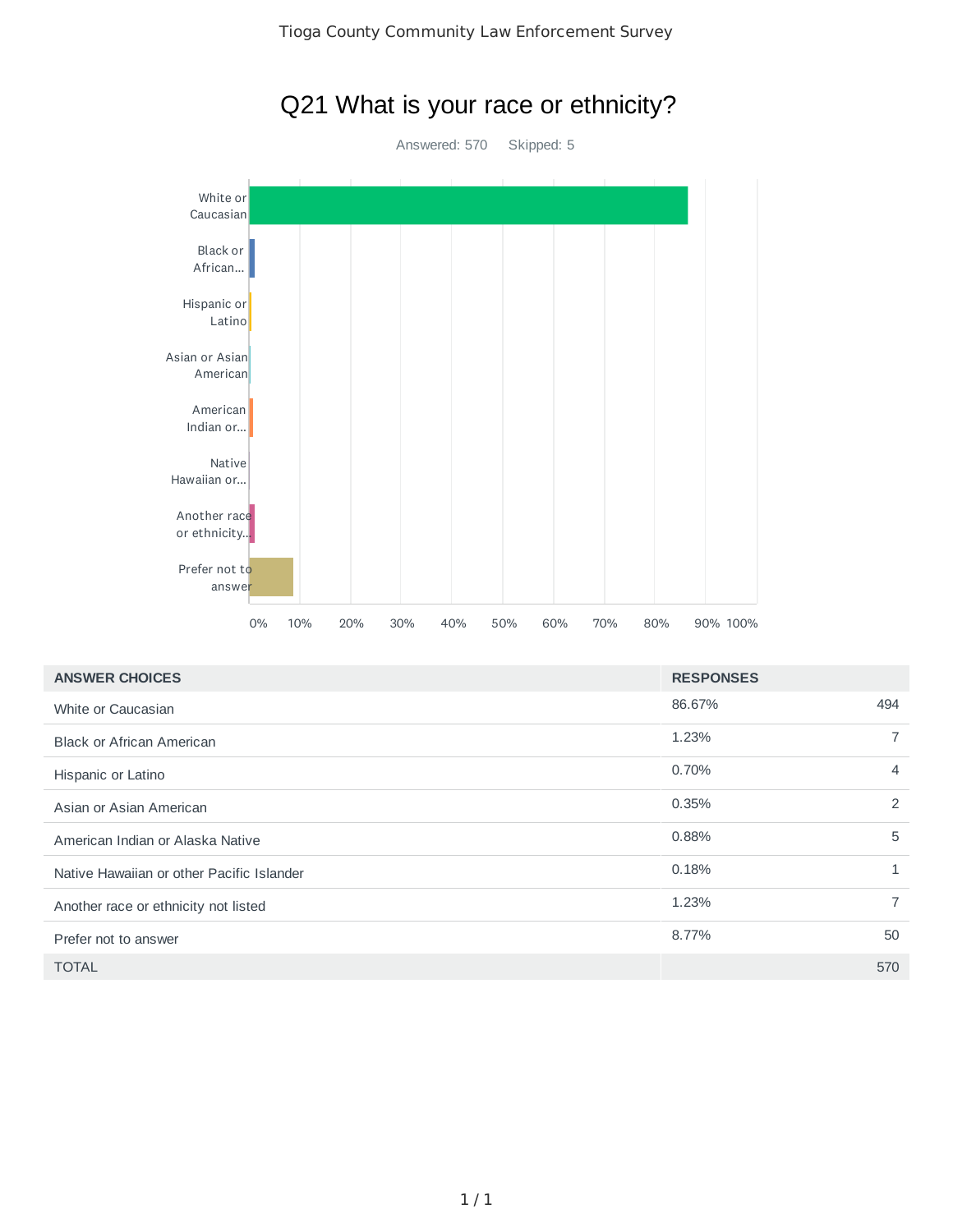## Q22 Are you a member of the US military, either past or present?



| <b>ANSWER CHOICES</b> | <b>RESPONSES</b> |     |
|-----------------------|------------------|-----|
| Yes                   | 13.29%           | 76  |
| <b>No</b>             | 86.71%           | 496 |
| <b>TOTAL</b>          |                  | 572 |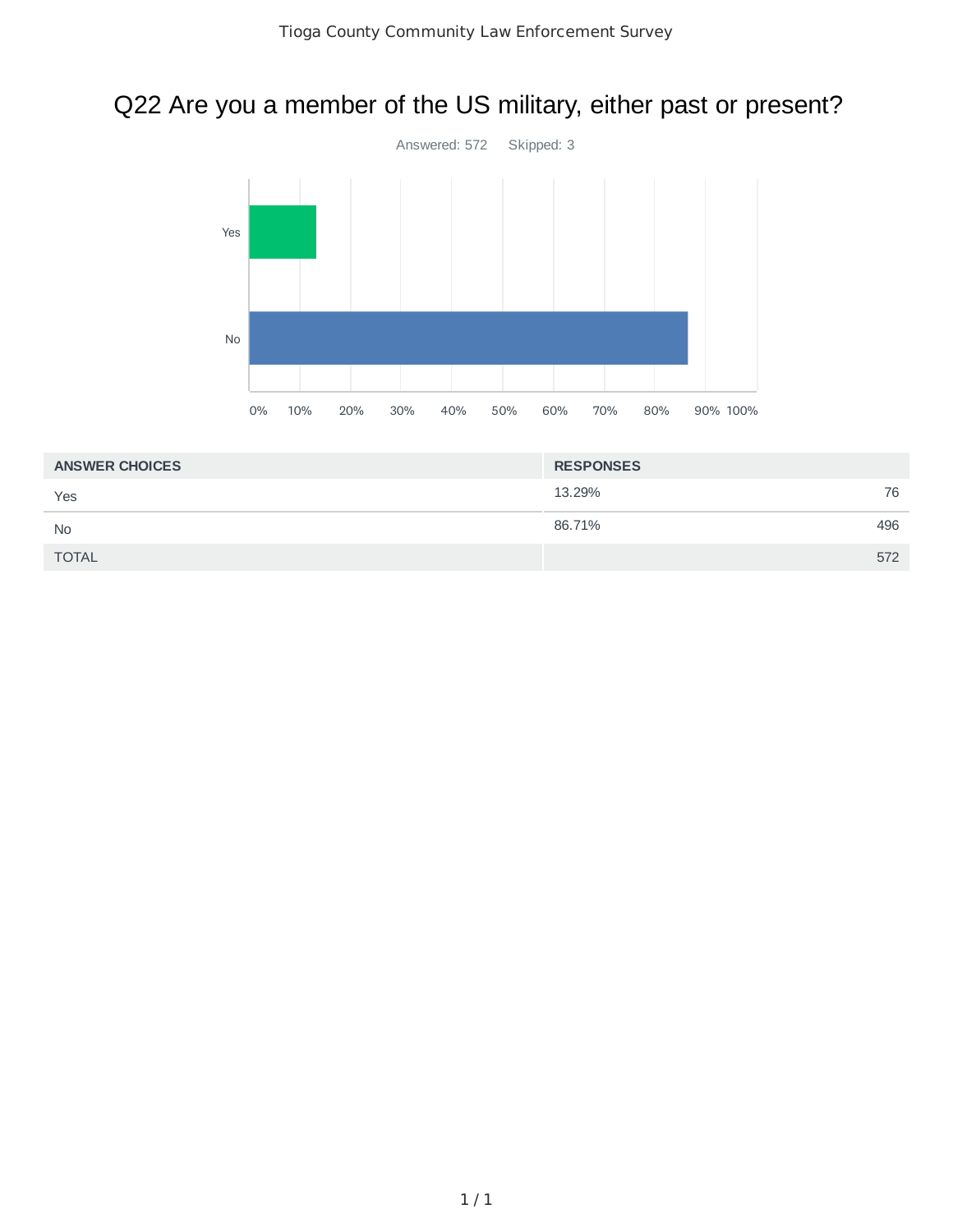## Q23 What is your current work or job standing? (Check all that apply)



| <b>ANSWER CHOICES</b>                                                                                   | <b>RESPONSES</b> |                |
|---------------------------------------------------------------------------------------------------------|------------------|----------------|
| Self-employed/Independent contractor/Freelance                                                          | 11.78%           | 67             |
| Working for an employer (either for hourly wage or salary)                                              | 55.89%           | 318            |
| Seasonal worker                                                                                         | 0.53%            | 3              |
| Non-paid work (Volunteer/Intern)                                                                        | 5.45%            | 31             |
| Out of work, but looking for work                                                                       | 0.70%            | $\overline{4}$ |
| Not currently working outside of the home (i.e. Out of work but not looking for work/Retired/Homemaker) | 19.68%           | 112            |
| <b>Student</b>                                                                                          | 4.39%            | 25             |
| Unable to work or disabled                                                                              | 4.75%            | 27             |
| Would rather not say                                                                                    | 5.80%            | 33             |
| Total Respondents: 569                                                                                  |                  |                |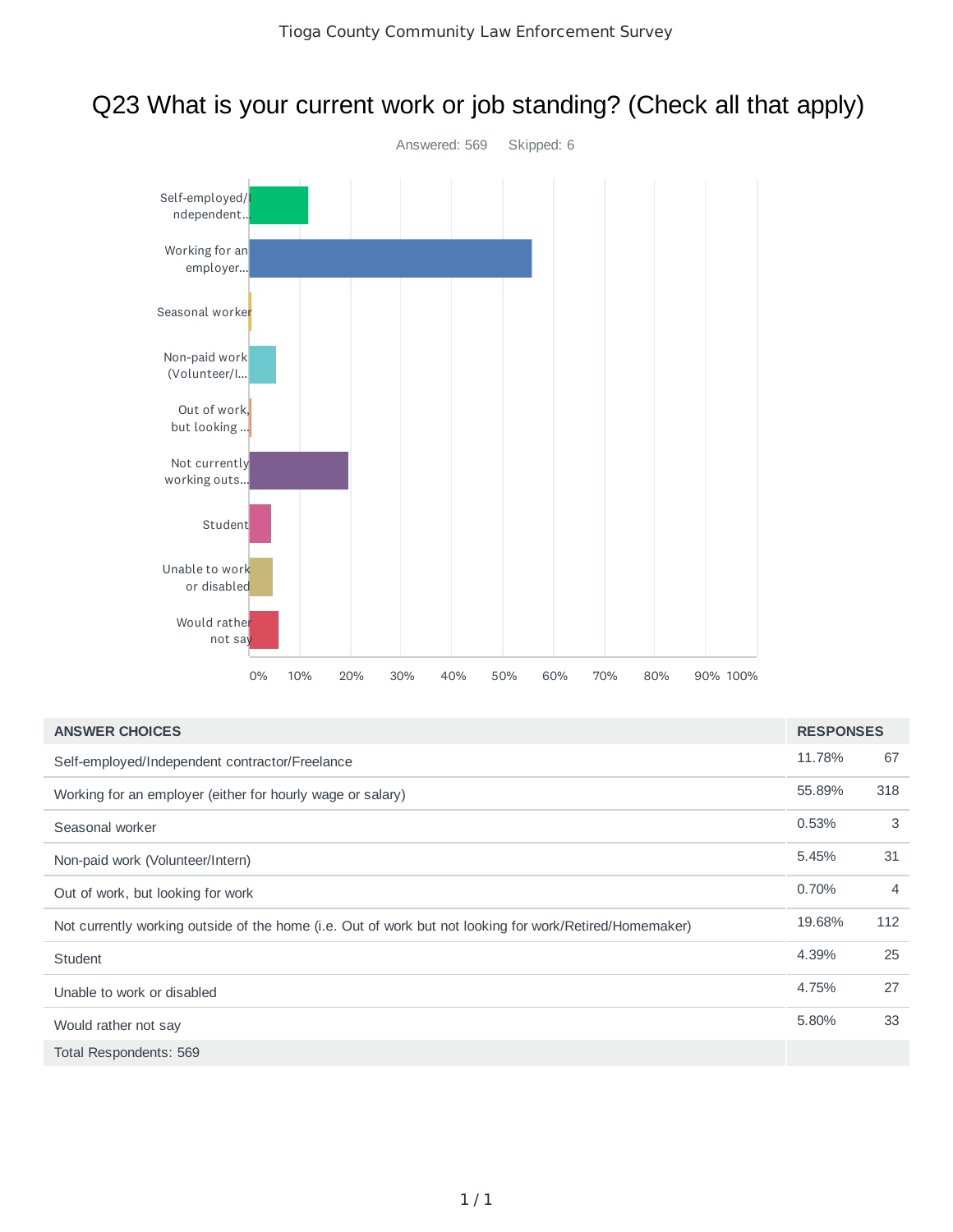

## Q24 What is your highest degree or grade completed?

| <b>ANSWER CHOICES</b>                                               | <b>RESPONSES</b> |          |
|---------------------------------------------------------------------|------------------|----------|
| No schooling completed                                              | 0.18%            |          |
| Nursery school to 8th grade                                         | 0.00%            | $\Omega$ |
| Some high school, no diploma                                        | 1.23%            |          |
| High school diploma or GED or HSED (high school equivalency degree) | 27.89%           | 159      |
| Associate's degree                                                  | 24.21%           | 138      |
| Bachelor's degree                                                   | 27.54%           | 157      |
| Master's/Doctoral/Post-graduate degree                              | 18.95%           | 108      |
| <b>TOTAL</b>                                                        |                  | 570      |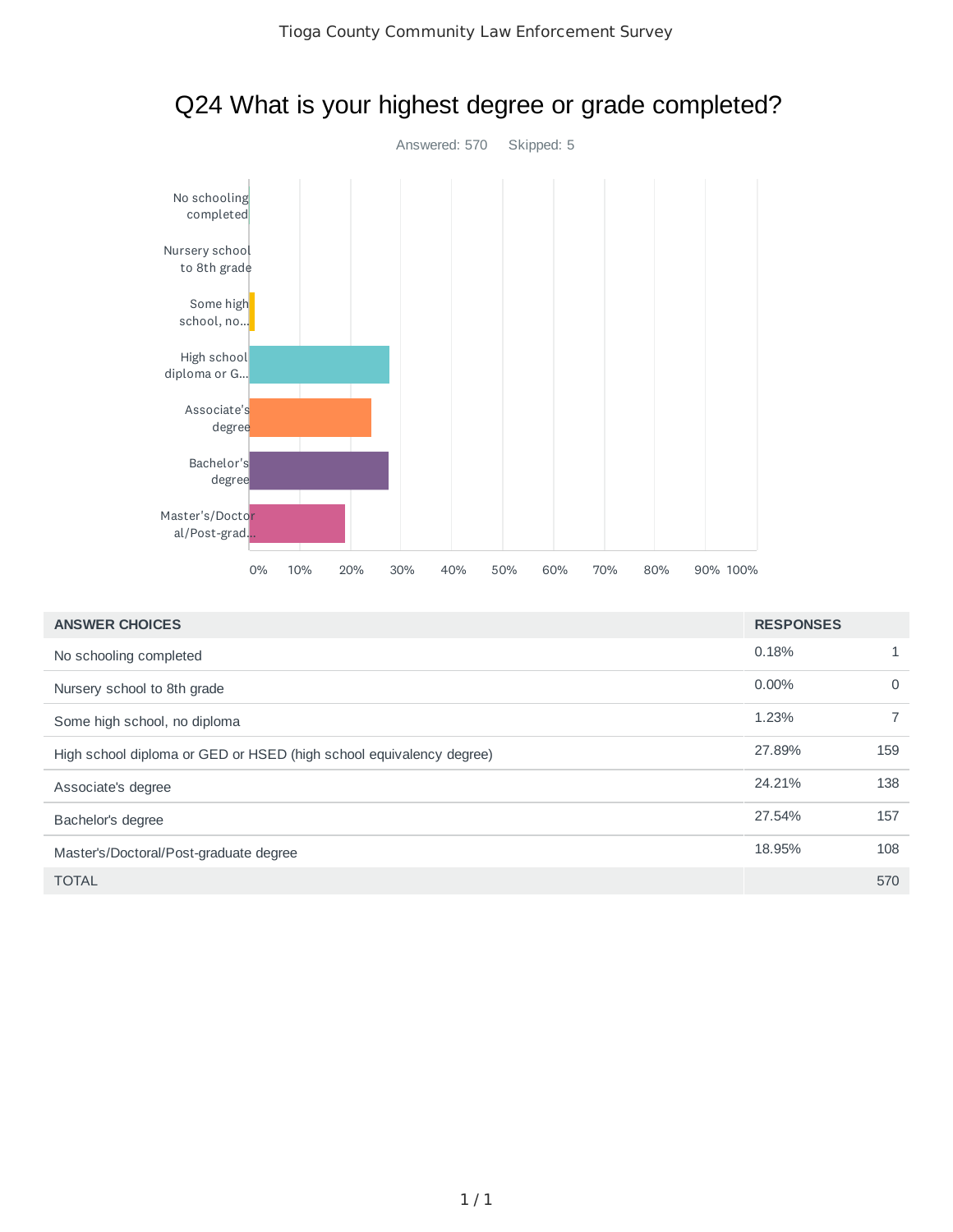

| Q25 What best describes your current marriage status? |
|-------------------------------------------------------|
|-------------------------------------------------------|

| <b>ANSWER CHOICES</b>                                            | <b>RESPONSES</b> |     |
|------------------------------------------------------------------|------------------|-----|
| Single, never married                                            | 13.44%           | 77  |
| Married/Domestic partnership/Committed relationship              | 71.20%           | 408 |
| <b>Divorced</b>                                                  | 9.25%            | 53  |
| Separated (either by law or by not living in the same household) | 1.22%            |     |
| Widow or Widower                                                 | 4.89%            | 28  |
| <b>TOTAL</b>                                                     |                  | 573 |